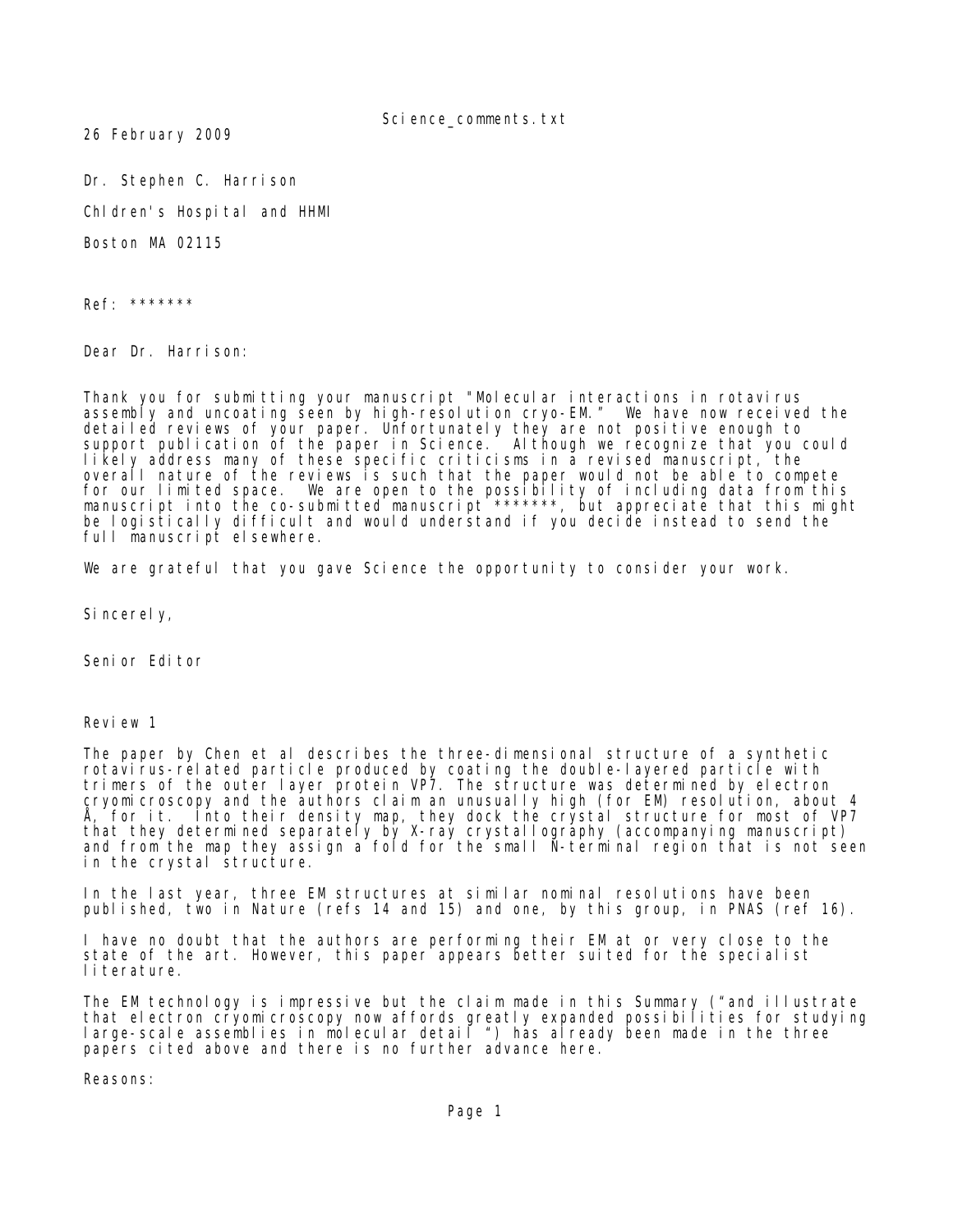Science comments.txt 1) The physiological status of the 7RP particle is unclear.

2) Differences are discussed between the VP7 structure in the 7RP particle and the crystal structure. However, it is not clear whether the conformation seen in the crystal is affected by binding the Fab with which it is complexed or by crystallization or crystal contact effects. The molecule in crystallization trials is a 1 : 1 complex of VP7 monomer with Fab. 4F8, not a trimer of VP7.

3) The claimed resolution (4 Å) looks to be exaggerated and more at the 6Å level. The authors only get to 4Å after averaging and symmetrizing the VP7 trimers and using the overly optimistic and little used threshold of 0.142 (0.5 is usual) in Supp Fig 1. That this is so is supported by the appearance of the blue net density on the right hand side of Fig 2C. If the map was at 4.5Å or better, the two strands should be clearly resolved in this slab of density.

4) It is interesting but not convincingly demonstrated that they can determine the CTF for individual particles with the precision and accuracy claimed. It would be better to present this work fully in a Methods paper that would include pictures of individual diffraction patterns and quantitative statistical analyses of the residual uncertainties in the parameters estimated.

Review 2

Rotaviruses are serious pathogens that are a significant cause of morbidity and mortality. In addition, they are also fascinating viral machines that still harbor many secrets. Some of these are now revealed in the two manuscripts jointly submitted by Chen et al. and Aoki et al. The two papers, one of which reporting the high-resolution analysis of a recoated rotavirus particle by electron microscopy and the other reporting the crystal structure of the VP7 coat protein in complex with an Fab, make important contributions to our understanding of rotavirus structure and function, and they complement each other nicely by revealing conformational changes in VP7, and by providing support for a mechanism of uncoating. In addition, the paper by Chen et al. is one of still very few that reports a structural analysis using cryo-electron microscopy at near-atomic resolution, which is in itself a remarkable achievement. Although previous electron microscopy and crystallographic studies of rotaviruses have already revealed many interesting features, the level of detail seen here (exemplified by the connector between VP7 and VP6) is a major step forward. The crystal structure of VP7 reported in the second paper also forms a promising basis for new approaches for anti-rotavirus therapy. Together, the two manuscripts also generate much support for a calcium-ion mediated uncoating mechanism that is blocked by Fab binding. Both manuscripts are therefore well suitable for publication in Science.

I do have some questions and comments for the authors to consider:

Chen et al.:

The authors used recoated particles for their reconstruction of 7RP, that is they incubated the double-layered virus particle with recombinantly produced VP7. I am a little unclear on the effects of recoating procedure described in the supplemental methods. As stated there, DLPs (which do not contain either VP7 nor VP4) were incubated with VP7, and a reconstruction of this recoated particle, called 7RP, was performed. In the paper on DLP recoating by Trask & Dormitzer, which is cited here in support, it is stated that "VP4 must be added before VP7 to obtain high level of infectivity", and that "VP7 binds the particles and locks VP4 in place". I did not read the Trask paper in detail, but I wonder if leaving out VP4 in the recoating would lead to altered VP7 structure or altered contacts with the rest of the particle?

2. Page 3: The authors cite a publication by McClain et al reporting a DLP Page 2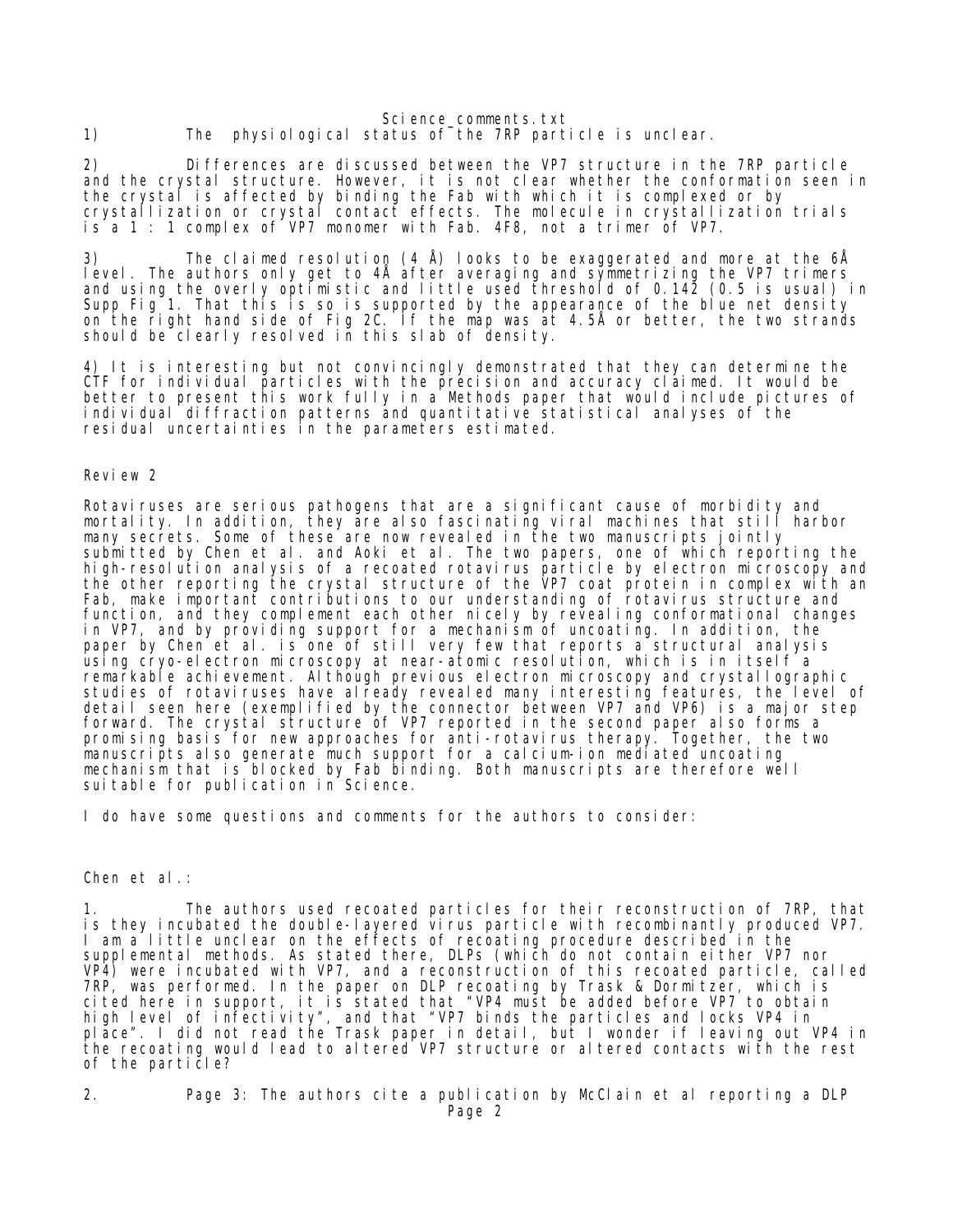Science comments.txt

crystal structure (12). No journal or other information is given in the reference list. What is the state of this manuscript?

3. Figure 1A contains a mistake – the red protein labeled as "VP2" should be labeled "VP4". Also I found it odd (and confusing) that the lower-resolution triple-layered particle (and not the high-resolution 7RP structure) is shown here.

4. Figure 1B is never referred to in the text. It is nice to look at but it can probably be moved to the Supplemental Material section.

Figure S1 (the Fourier shell correlation plot) is missing its labels/units for the x- and y axes (resolution and correlation coefficient).

6. The authors discuss a glycan attached to Asn69 of VP7, and the terminal portion of this glycan is clearly visible in the density maps and was actually very helpful in tracing the N-terminal arms of VP7. On page 6 (line 6) they state that the carbohydrate moiety is recessed between VP6 trimers and not exposed to the surface. Is there enough space in the recessed space to accommodate a typical large, branched glycan structure? Would this glycan be able to mediate contacts between VP6 molecules and thus play a role in the conformational changes described in the paper (e.g. in Figure 3)? These questions are perhaps also of relevance as VP7 was produced in insect cells, which differ in their glycosylation pattern from the natural host.

7. The contacts between the VP7 and VP6 trimers are very interesting and also quite unusual. The N-terminal arms serve as anchors that hold VP7 above the VP6 trimers, and few other contacts between the two proteins are seen. The N-terminal arms seem to contain a region that is neither alpha-helical nor beta-strand, from residue 65 to residue 71, and that does not seem to contact any other protein chains. One would expect such a region to be quite flexible, which in this case it obviously is not as it has good density and serves to position the VP7 trimer. Maybe the authors can include a bit more detail on the thermal factors and conformational stability of this central region?

8. Figure 2 B shows differences between the viral-bound VP7 and the crystallized VP7 protein presented by Aoki et al. The description of these differences is somewhat unclear. How were these two trimers superimposed? From the lower panel of Figure 2B, it looks as if the VP7 trimer tilts to one side (red chain: left side moving up, right side not).

9. A sentence in the legend to Fig 2B is also a bit unclear: "The way in which the domain hinge displacement flattens the subunit when the trimer binds VP7…." Is the "trimer" the authors refer to the VP6 trimer? Or should "binds VP7" read "binds VP6"? I think the latter is meant here, but I am not sure.

Aoki et al. (accompanying manuscript):

The VP7 surface that faces VP6 is described as "somewhat negatively charged" (page 5). Do the authors think that this plays a role in the interaction with VP6 (accompanying paper)? What are the characteristics of the opposing surface of the VP6 trimer?

The Rsym value of 72% for the highest resolution bin (at 3.4  $\AA$ ) would seem to be rather high. What were the criteria used by the authors to determine the maximum resolution? Given the limited resolution of the data, I think it would be helpful to include a figure showing the electron density, perhaps at the VP7-Fab interface, as a supplemental figure. The authors should also list the refinement Rfactors (Rwork, Rfree) for the highest resolution shell.

3. The authors state that the Fab heavy chain forms most of the contacts with VP7. Can they support this statement with numbers, such as the percentages of surface areas on VP7 buried by the different parts of the Fab?